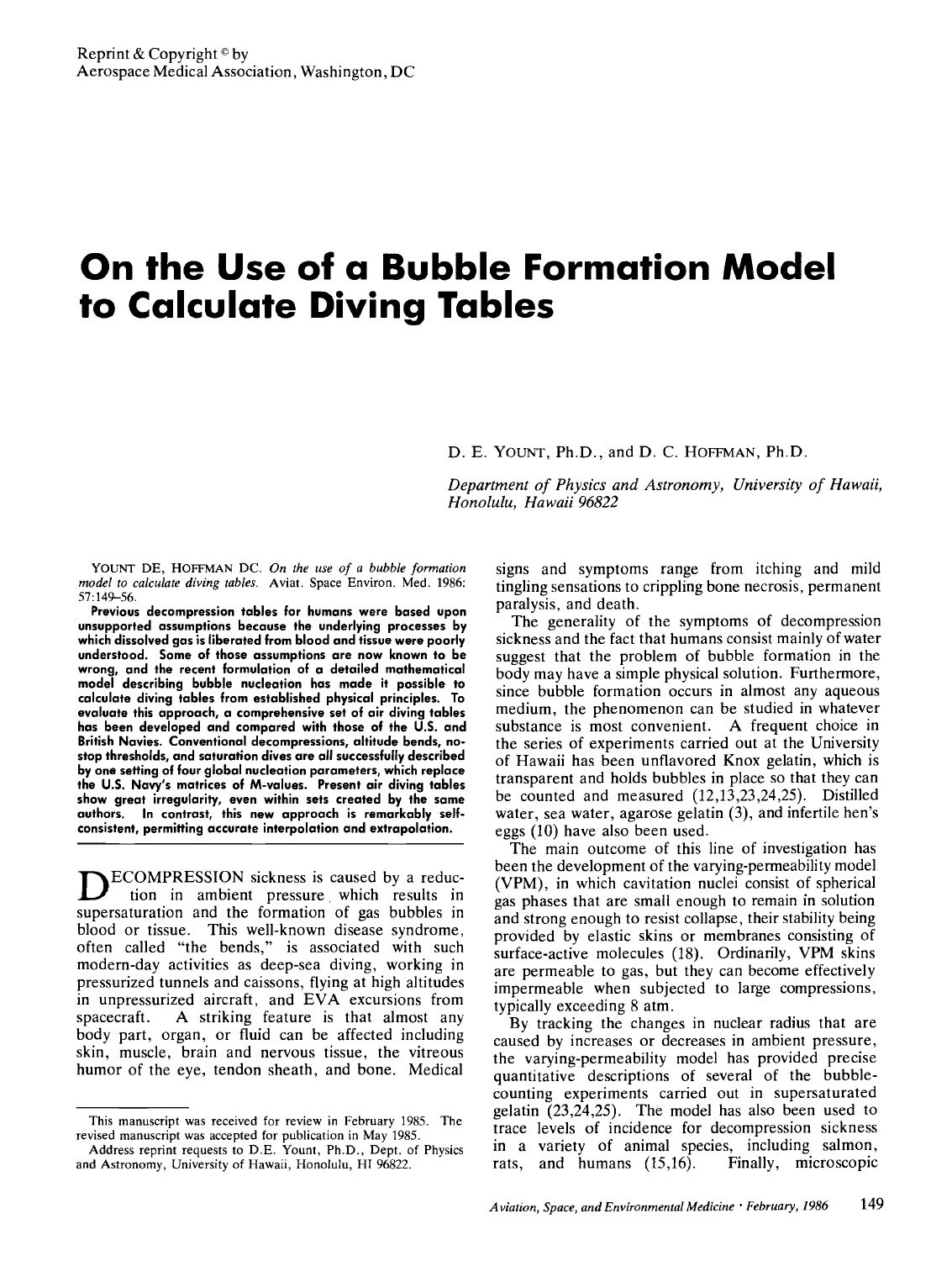evidence has recently been obtained (19) which indicates that spherical gas nuclei-the persistent microbubbles hypothesized by the varying-permeability modelactually do exist and have physical properties consistent with those previously assigned to them  $(18.23-25)$ . Nuclear radii, for example, are on the order of 1  $\mu$ m or less, and the number density decreases exponentially with increasing radius (18,23–25). The exponential radial distribution is believed to be characteristic of a system of VPM nuclei in thermodynamic equilibrium, and it can be derived from statistical-mechanical considerations (17).

The most recent step in applying the varyingpermeability model to decompression sickness has been to calculate a comprehensive set of air diving tables and to compare them with other tables now in use. Certain parts of this work have been reported already at scientific meetings (20,21), and a more detailed account is given here. The computational algorithms are described in the next section, and the results are discussed in the section which follows. A promising feature of the new tables is that they provide sensible prescriptions for a wide range of diving situations, yet they employ only four adjustable parameters and a single set of parameter values. All of the calculations reported here were initially carried out on a DEC VAX-11/780 and later duplicated on an ordinary home computer.

## **MATERIALS AND METHODS**

Previous applications of the varying-permeability model to decompression sickness (15,16) involved rudimentary pressure schedules in which the subjects were first saturated with gas at some elevated pressure  $P_1$  and then supersaturated by reducing the pressure from  $P_1$  to the final setting  $P_2$ . The data in such experiments are most easily presented by plotting the combinations of supersaturation versus exposure pressure ( $P_{ss} \approx P_1 - P_2$  versus P<sub>1</sub>) which yield a given morbidity, for example, a 50% probability of contracting decompression sickness. In order to describe these **data,**  it was assumed that lines of constant morbidity were also lines of constant bubble number N (15,16). The bubble number, in turn, was assumed to be equal to the number of spherical gas nuclei with initial radii  $r<sub>o</sub>$  larger than some minimum radius  $r_0^{mn}$  (18). This approach was remarkably successful, partly because the schedules involved were so simple—representing, as it were, a type of controlled experiment in which most of the variables in the problem were fixed.

The naive assumption of constant nucleation or constant bubble number does not encompass the full range of conditions covered by modern diving tables. That is, it yields a set of tables which, though they may be very safe, do not track conventional tables in their global behavior and often require total ascent times that would generally be considered excessive by the commercial diving industry. Given these circumstances, a decision was made to treat the conventional tables as valid experimental data and reformulate the decompression criterion accordingly.

The first step was to replace "constant bubble

number" with a "critical-volume hypothesis," thereby assuming that signs or symptoms will appear whenever the total volume  $\bar{V}$  accumulated in the gas phase exceeds some designated critical value V<sub>cnt</sub>. Although V<sub>cnt</sub> itself is fixed for all of the diving tables, gas is continuously entering and leaving the gas phase. In this sense, the new decompression criterion is dynamic, rather than static as in other applications of the critical-volume point of view (7).

The idea that gas is continuously leaving the gas phase is suggested by previous applications (15,16), which seem to imply that there is a bubble number  $N<sub>safe</sub>$  which can be tolerated indefinitely, regardless of the degree of supersaturation  $P_{\rm ss}$ . From this, it was deduced that the body must be able to dissipate free gas at a useful rate that is proportional both to  $N_{\text{safe}}$  and to  $P_{\text{ss}}$ . A possible rationale is provided by physiological studies which demonstrate that, so long as its capacity is not exceeded, the lung is able to continue functioning as a trap for venous bubbles (2).

Another implication of the present investigation is that in practical diving tables (and especially in surface-decompression procedures), the actual number of supercritical nuclei  $N_{actual}$  is allowed temporarily to exceed the number which can be tolerated indefinitely  $N<sub>safe</sub>$ . This permits the volume of the gas phase to inflate at a rate that is proportional to  $P_{\rm s}$ (N<sub>actual</sub>-N<sub>safe</sub>). In the present formulation, the increase in gas-phase volume continues until  $P_{\infty}$  is zero. At this point, usually long after the dive has ended, the net volume of released gas has reached its maximum value  $V_{\text{max}}$ , which must be less than Vcm if signs and symptoms of decompression sickness are to be avoided.

Computation of a diving table begins with the specification of six nucleation parameters. These are the surface tension  $\gamma$ , the nuclear skin compression  $\gamma$ . (18), the minimum initial radius  $r_0^{mn}$  (18), the time constant  $\tau$ <sub>R</sub> for the regeneration of nuclei crushed in the initial compression (17), and a composite parameter  $\lambda$  which is related to V<sub>cnt</sub> and determines, in effect, the amount by which bubble number Nactual can exceed the safe bubble number Nsafe. Nactual is much larger than Nsafe for short dives, but the two are nearly equal for dives of long duration.

From the given set of parameter values, the program calculates a preliminary estimate of  $P_{ss}$  that is just sufficient to probe the minimum initial radius r<sup>min</sup> and hence to produce a number of bubbles equal to Nsafe. In the permeable region of the model, which includes the great majority of air diving tables, the nuclear radius  $r_1^{mn}$ following an increase in pressure from  $P_0$  to  $P_1$  can be obtained from the equation (18):

$$
(1/\,r_1^{\min}) = (1/\,r_0^{\min}) + (P_1 - P_o)/\,2(\gamma_c - \gamma) \quad \text{Eq. 1}
$$

Regeneration of the nuclear radius is allowed to take place throughout the time tr during which the pressure is held at  $P_1$ . Regeneration may occur through a complex statistical-mechanical process (17), which is approximated here via an exponential decay with regeneration time constant  $\tau_{\rm R}$ :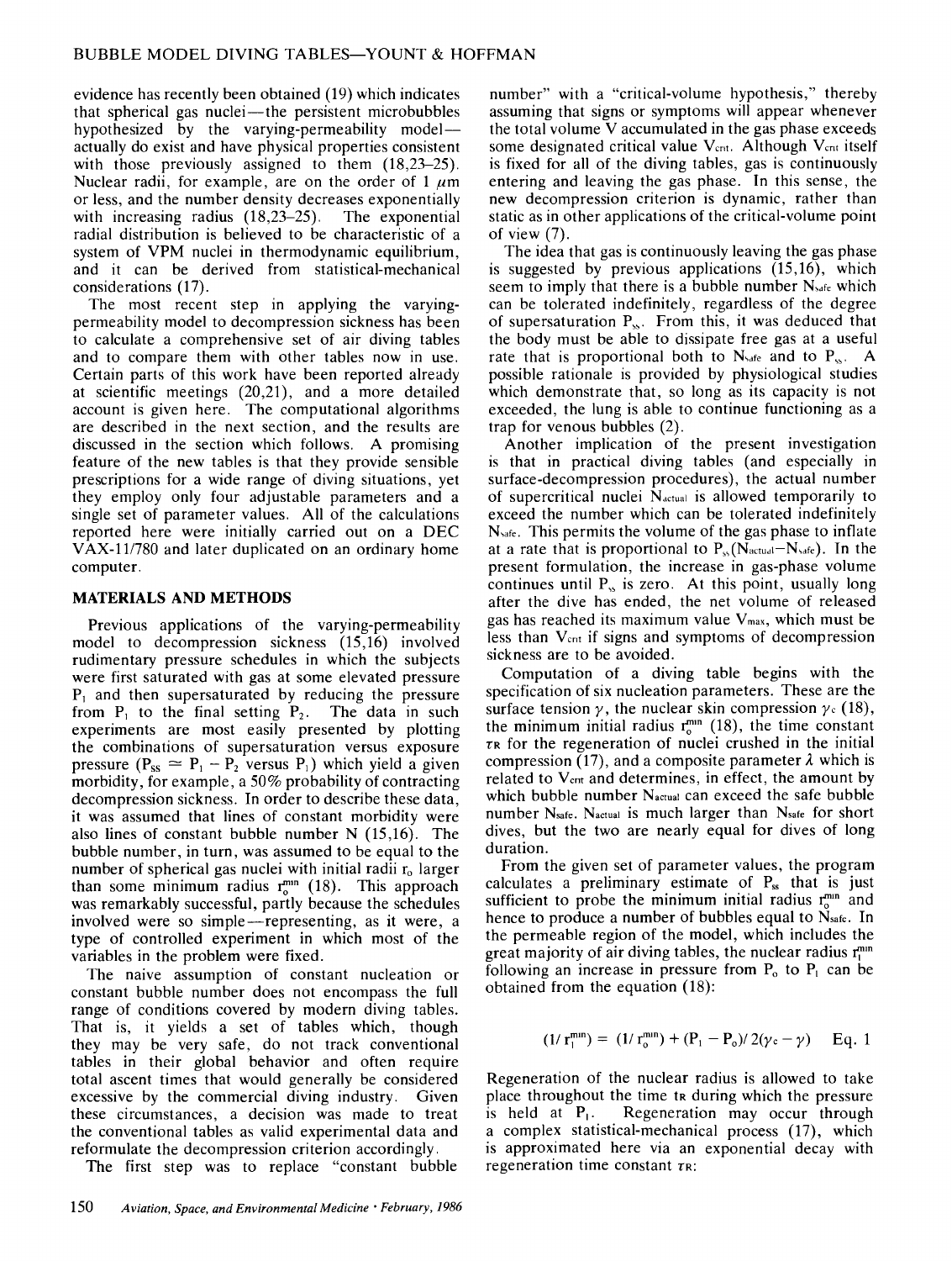$$
r(t\kappa) = r_1^{\min} + (r_0^{\min} - r_1^{\min})[1 - \exp(-t\kappa/\tau\kappa)] \quad Eq. 2
$$

The supersaturation  $P_{ss}^{min}$  that is just sufficient to probe  $r_n^{min}$  is then found from (18):

$$
P_{ss}^{min} = 2(\gamma/\gamma_c)(\gamma_c - \gamma)/r(t_R) \qquad \qquad Eq. 3
$$

Holding  $P_{ss}^{min}$  fixed, the program next calculates a decompression profile and the total decompression time to. From to a new value of  $P_{ss}^{new}$  is obtained which will probe a new initial radius  $r_e^{new}$  that is smaller than  $r_e^{min}$  and hence will result in a number of bubbles that is larger than N<sub>safe</sub>. The relevant equation,

$$
P_{\infty}^{\text{new}} = [b + (b^2 - 4_c)^{1/2} V 2 \qquad \text{Eq. 4a}
$$

where:

$$
b = P_{ss}^{min} + \lambda \gamma / [\gamma_c (t_D + H/0.693)] \qquad Eq. 4b
$$

$$
c = (\gamma/\gamma_c)^2 \lambda (P_1 - P_o) / (t_D + H/0.693)
$$
 Eq. 4c

is derived in the Appendix and must be evaluated for each tissue half-time H. Using the respective values of  $P_{\text{cs}}^{\text{new}}$  for each "tissue compartment," the program determines a more severe decompression profile, which will yield updated values of to and  $P_{ss}^{new}$ . After several iterations,  $\mathfrak{b}$  and  $P_{ss}^{new}$  converge, implying that  $V_{max}$  now differs from V<sub>crit</sub> by an acceptably small amount.

The uptake and elimination of inert gas by the body are assumed to be exponential, as in conventional tables. Water vapor pressure and the dissolved partial pressures of oxygen and carbon dioxide are calculated in the manner described by Yount and Lally (22). The net contribution of these "active" gases is nearly constant at 102 mm Hg for inspired oxygen pressures up to about 2 ATA (22). This limit is not reached for air decompression tables at ambient pressures below about 10 ATA. The half-times H for the various "tissue compartments" are nominally 1, 2, 5, 10, 20, 40, 80, 120, 160, 240, 320, 400, 480, 560, and 720 min, but the 1-min tissue is never used. The onset of impermeability,  $P^* = 9.2$  ATA, is high enough so that nearly all of the tables presented here lie in the "permeable" or "linear" region of the VP model, and hence this parameter can also be deleted (15,18).

Since the model predictions depend only upon the ratios  $\gamma/\gamma_c$  and  $2\gamma/r_0^{\text{min}}$ , the setting of  $\gamma$  is essentially arbitrary (15,18). To be definite, however, a value of  $\gamma$  = 17.9 dyn/cm was selected (4). With this choice, the values of the remaining four parameters are  $\gamma = 257$ dyn·cm<sup>-1</sup>, r<sup>min</sup> = 0.80 $\mu$ m,  $\tau_{\text{R}}$  = 20160 min, and  $\lambda$  = 7500 fsw-min. These were found by requiring that the total decompression times in the new tables resemble those in the Tektite saturation dive (1) and in the U.S. Navy (USN) (14) and Royal Naval Physiological Laboratory (RNPL) (11) manuals. In other words, all of the results reported in this paper were obtained by optimizing the values of only four adjustable parameters,  $\gamma_c$ ,  $r_0^{\text{min}}$ ,  $\tau$ R, and  $\lambda$ , which replace the U.S. Navy's matrix of M-values (14).

The settings of the nucleation parameters listed in the previous paragraph differ somewhat from those given earlier (20,21). This is the result of three changes that have been made in the computer program. The first terminates the regeneration time the at the moment when decompression begins. The second corrects for the fact that tissue half-times H were being used in Eqs. 4a-c in place of exponential time constants  $H/1n(2) = H/0.693$ . Finally, the exact quadratic solution given in Eqs. 4ac has replaced the previous linear expression (20,21) obtained by setting c equal to zero. (See the Appendix for further details). With these compensating changes in the program and parameter values, the actual diving tables have remained essentially intact.

Depths and pressures are usually given in feet of sea water (33 fsw = 10 msw = 1 atm = 2 ATA, etc.) for convenience in making comparisons with the Tektite, USN, and RNPL reference schedules. For similar total decompression times, the set of tables generated in this study is expected to yield smaller total bubble volumes and therefore to be safer. However, none of the tables has yet been tested on either animal or human subjects.

### RESULTS

In this section, the salient features of a number of diving tables using air as the breathing mixture are compared. The VPM and USN (14) profiles for an "exceptional exposure" involving greater than normal risk are shown in Fig. 1. In both cases, the descent and ascent rates are 60 fsw $\cdot$ min<sup>-1</sup>, and the 3.33 min required to reach 200 fsw is counted as part of the 60-min "bottom time." The total decompression times are similar, the important difference being the deeper "first stop" of the VPM schedule, 130 fsw versus 60 fsw for USN. This is a persistent feature of the literally hundreds of comparisons that have been made of VPM tables with a variety of conventional tables now in use. The calculations indicate that the longer "first pull" of these conventional tables results in a larger supersaturation P<sub>ss</sub>, in a larger bubble number N, and ultimately in a larger maximum volume of released gas  $V_{\text{max}}$ .

VPM, USN (14), and RNPL (11) "no-stop" decompressions are compared in Fig. 2, along with various "practical observations" compiled by Leitch and Barnard (9). Although there are some differences in this plot in the rates of descent and ascent and in the exposure conditions (9), the absence of prolonged decompression stages makes this type of "data" nearly independent of the overall surfacing strategy. The VPM curve follows very closely the RNPL points at depths up to 140 fsw and passes through the USN point at 5 min, 190 fsw. Over the entire range, it serves as a safe, tight, and therefore useful lower bound. The fact that the VPM curve is systematically lower than most of the "data" reflects the general conservatism of the tables as a whole. A bolder, more aggressive set of tables could, of course, be computed by simply adjusting the values of the nucleation parameters.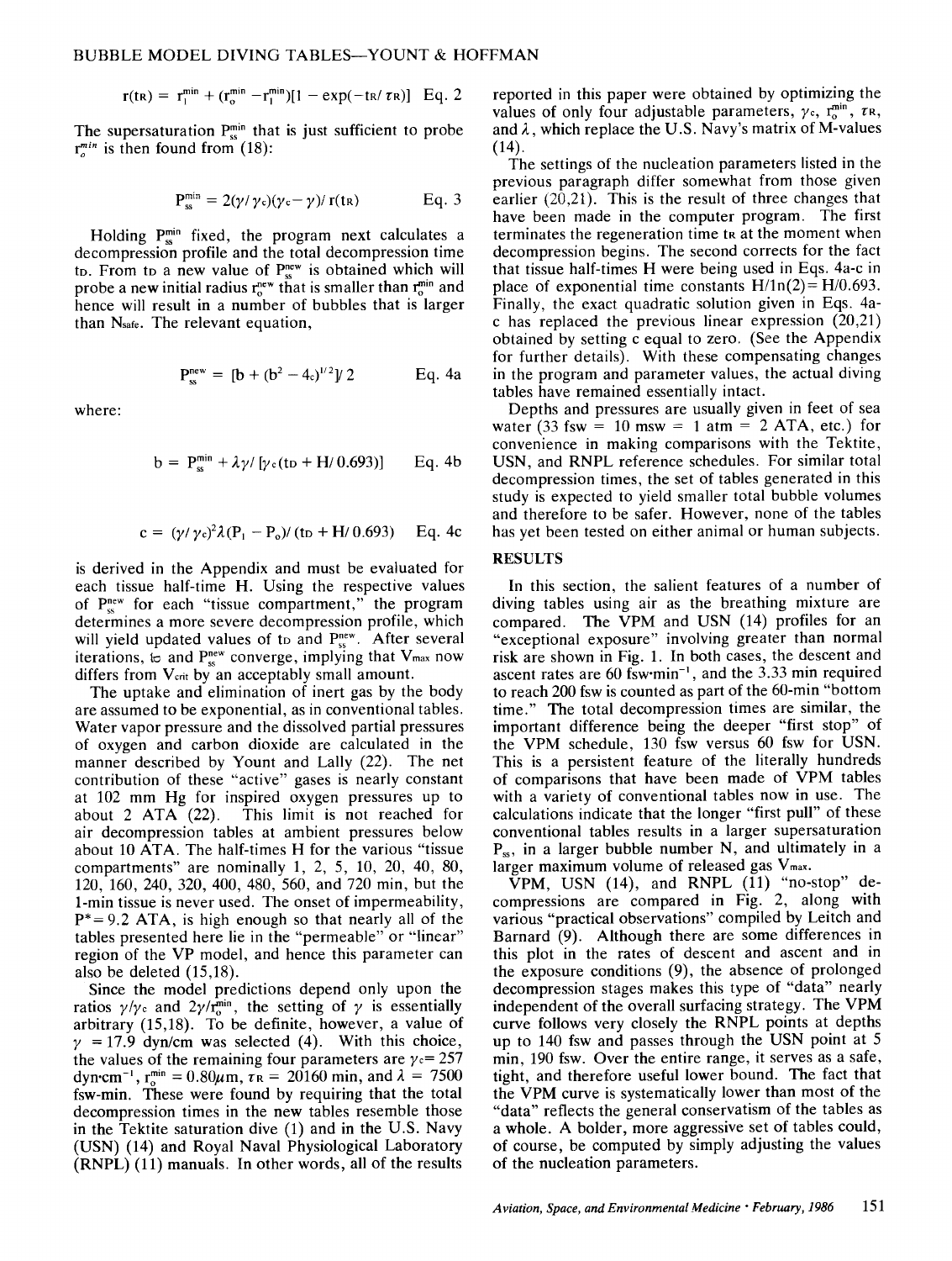

**Fig. 1. Varying-permeability model (VPM) and U.S. Navy (USN) decompression profiles for a 60-min dive to 200 fsw. The longer "first pull" of conventional tables results in a larger**  supersaturation P<sub>55</sub>, a larger bubble number N, and ultimately in a larger maximum volume of released gas V<sub>max</sub>.



**Fig. 2. Comparison of varying-permeability model (VPM), U.S. Navy (USN), and Royal Naval Physiological Laboratory (RNPL) "no-stop" decompressions with various practical observations, i.e., combinations of depth and bottom time which yielded no symptoms or only the mildest symptoms. The VPM curve follows very closely the RNPL points at depths up to 140 fsw and passes through the USN point at 5 min, 190 fsw. Over the entire range, it serves as a safe, tight and, therefore, useful lower bound.** 

**Total ascent times for VPM, USN (14), and RNPL (ll) are plotted as a function of the bottom time at 200 fsw in Fig. 3. The VPM curve lies close to the USN points for bottom times that extend all the way from 5 to 360 min. The large difference in USN and RNPL total ascent times (often more than a factor of 2) illustrates the wide divergence in opinion that still exists, even among highly-respected investigators in the diving field.** 

**One very practical reason for attempting to optimize decompression procedures from first principles is the hope that if a correct global theory can someday be formulated, it will then be possible to relate and describe the whole range of decompression experience with a small number of equations and parameter values. Instead of "titrating" a handful of "volunteers" to develop a new table or determine a new "M-value" (14), a method which necessarily has limited statistical accuracy, one will be able to use an already-calibrated theory to interpolate or extrapolate, thereby bringing to bear the full statistical weight of a much larger data base. This idea is illustrated in Fig. 4, which connects the no-stop decompressions in Fig. 2 with the 14-d, 100 fsw Tektite saturation dive (1). The latter has beer. used by humans without incident. However, the close agreement apparent in this graph is partly fortuitous because the Tektite stops were 5 rather than 10 fsw** 



**Fig. 3. Total ascent times versus bottom times at 200 fsw for VPM, USN, and RNPL decompression tables. The total ascent times for USN and RNPL often differ by more than a factor of 2.**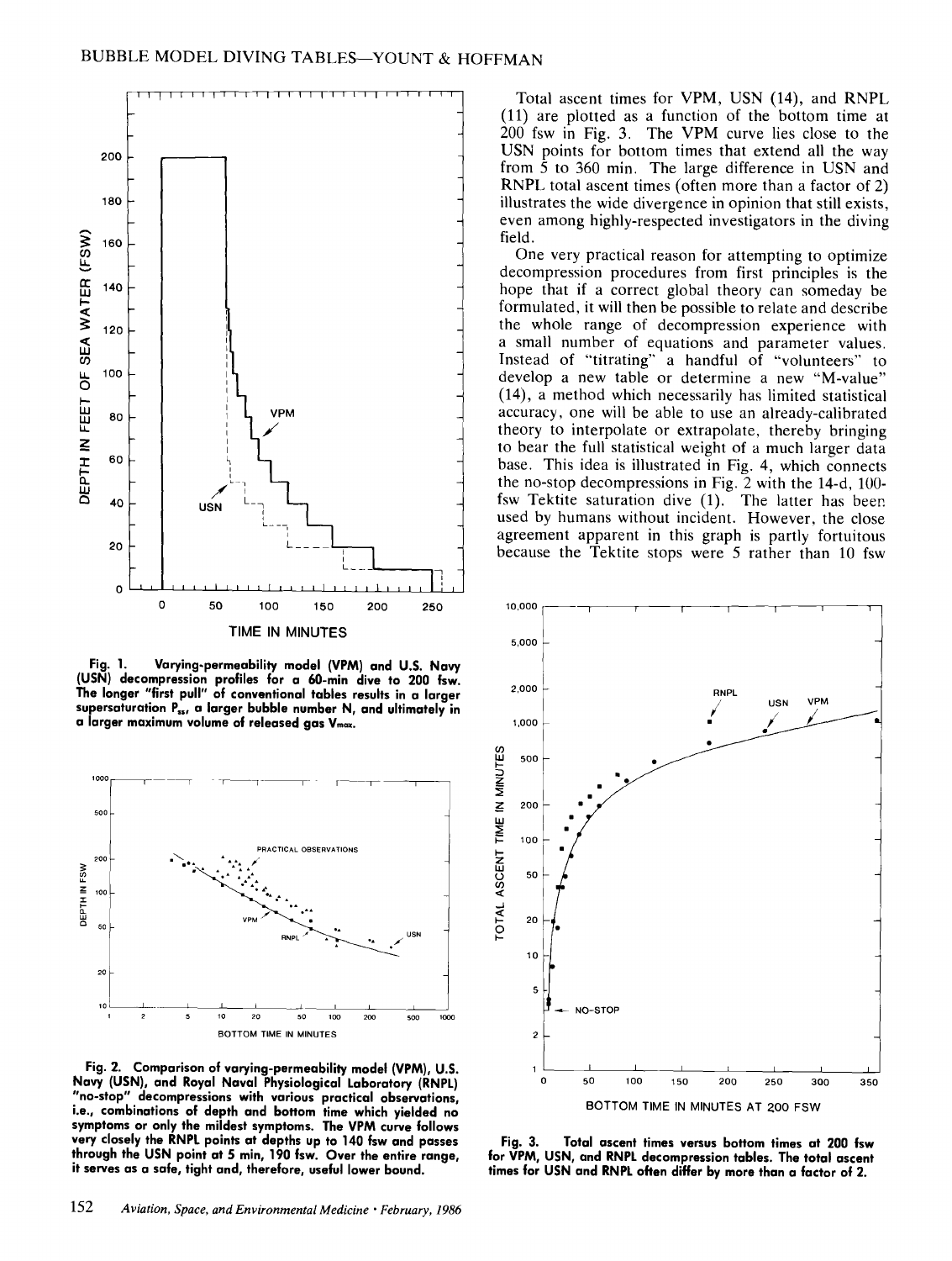

**Fig. 4. Total ascent times versus bottom times at 100 fsw for VPM, USN, RNPL, and TEKTITE decompression tables. All of the VPM schedules reported in this paper were computed with the**  same values of the four adjusted nucleation parameters ye, rain,  $\tau$ **R**, and  $\lambda$ .

apart, and the breathing gas was a normoxic oxygennitrogen mixture rather than air. In addition, both air and pure oxygen were breathed during various stages of the Tektite decompression. A more precise comparison is given in Table I, where the VPM schedule was calculated for a 14-d exposure to the 126 fsw equivalent air depth (22) of the Tektite dive.

By replacing the earlier assumption of constant bubble number with a dynamic critical-volume hypothesis, a comprehensive set of air diving tables has been prepared which, although untested, appears in all respects to be quite reasonable. It should not be forgotten, however, that the constant-bubble-number criterion did work well in those rudimentary cases in which it was first applied (15,16). This raises the question of whether the new and different criterion can also describe these special situations. The answer is affirmative, suggesting that the tables obey a kind of "correspondence principle" in which "critical volume" becomes equivalent to "constant bubble number" in the limit of a nucleation-dominated regime, i.e., a regime in which  $N_{actual}$  approaches Nsafe and the allowed supersaturation  $P_{ss}$  is determined directly by  $r_0^{mn}$ .

An illustration of the critical-volume  $\rightarrow$  criticalnucleation correspondence for humans is provided by Fig. 5. The rudimentary cases referred to in this figure, in the previous paragraph, and also at the beginning of the methods section are those in which the subjects are first saturated with gas at some elevated pressure  $P_1$  and then supersaturated by reducing the pressure from  $P_1$  to the final setting  $P_2$ . In experiments with human subjects,  $P_1 - P_2$  is usually defined as the greatest pressure reduction which can be sustained

| TABLE I.     COMPARING THE 14-D. 100-FSW TEKTITE |
|--------------------------------------------------|
| DECOMPRESSION SCHEDULE WITH THE EOUIVALENT       |
| 126-FSW VPM SCHEDULE.                            |

| Depth (fsw) | Time at stop (min)<br><b>TEKTITE</b> | Time at stop (min)<br><b>VPM</b> |
|-------------|--------------------------------------|----------------------------------|
| $100 - 90$  | 10 normoxic                          |                                  |
| 90          | 60 normoxic                          |                                  |
| 85          | 90 normoxic                          | 36 air                           |
| 80          | 100 normoxic                         | 159 air                          |
| 75          | 110 normoxic                         | 165 air                          |
| 70          | 120 normoxic                         | 170 air                          |
| 65          | 360 normoxic                         | 176 air                          |
| 60          | 140 normoxic                         | 182 air                          |
| 55          | 160 normoxic                         | 190 air                          |
| 50          | 160 normoxic                         | 197 air                          |
| 45          | 10 oxygen<br>150 normoxic            | 205 air                          |
| 40          | 130 normoxic                         | $214$ air                        |
| 35          | 20 oxygen<br>150 normoxic            | 224 air                          |
| 30          | 360 normoxic                         | 235 air                          |
| 25          | 30 oxygen<br>150 normoxic            | 246 air                          |
| 20          | 150 normoxic                         | 260 air                          |
| 15          | 50 oxygen<br>150 normoxic            | 273 air                          |
| 10          | 160 normoxic                         | 290 air                          |
| 5           | 60 oxygen                            | 308 air                          |
| Total:      | 2960 normoxic + 170 oxygen           | 3530 air                         |

without the onset of decompression sickness. This condition can be simulated by selecting dives with bottom times of 720 min and by taking  $P_2$  to be the depth of the first decompression stop. The simulation provides a reasonable approximation to a single-step decompression in the nucleation-dominated regime because, in this limit, the rate at which gas is permitted to come out of solution is just slightly higher than that which the body can dissipate and therefore tolerate indefinitely.

In the permeable region of the nucleation model  $(P_1 < P^* = 9.2$  ATA), this procedure yields a linear relationship,

$$
P_1 = 1.372 P_2 + 0.335 ATA
$$
 Eq. 5

which has a correlation coefficient of better than 0.999 for the eight combinations of  $P_1$  and  $P_2$  which were used. Similar expressions,

$$
P_1 = 1.375 P_2 + 0.52 ATA
$$
 Eq. 6

and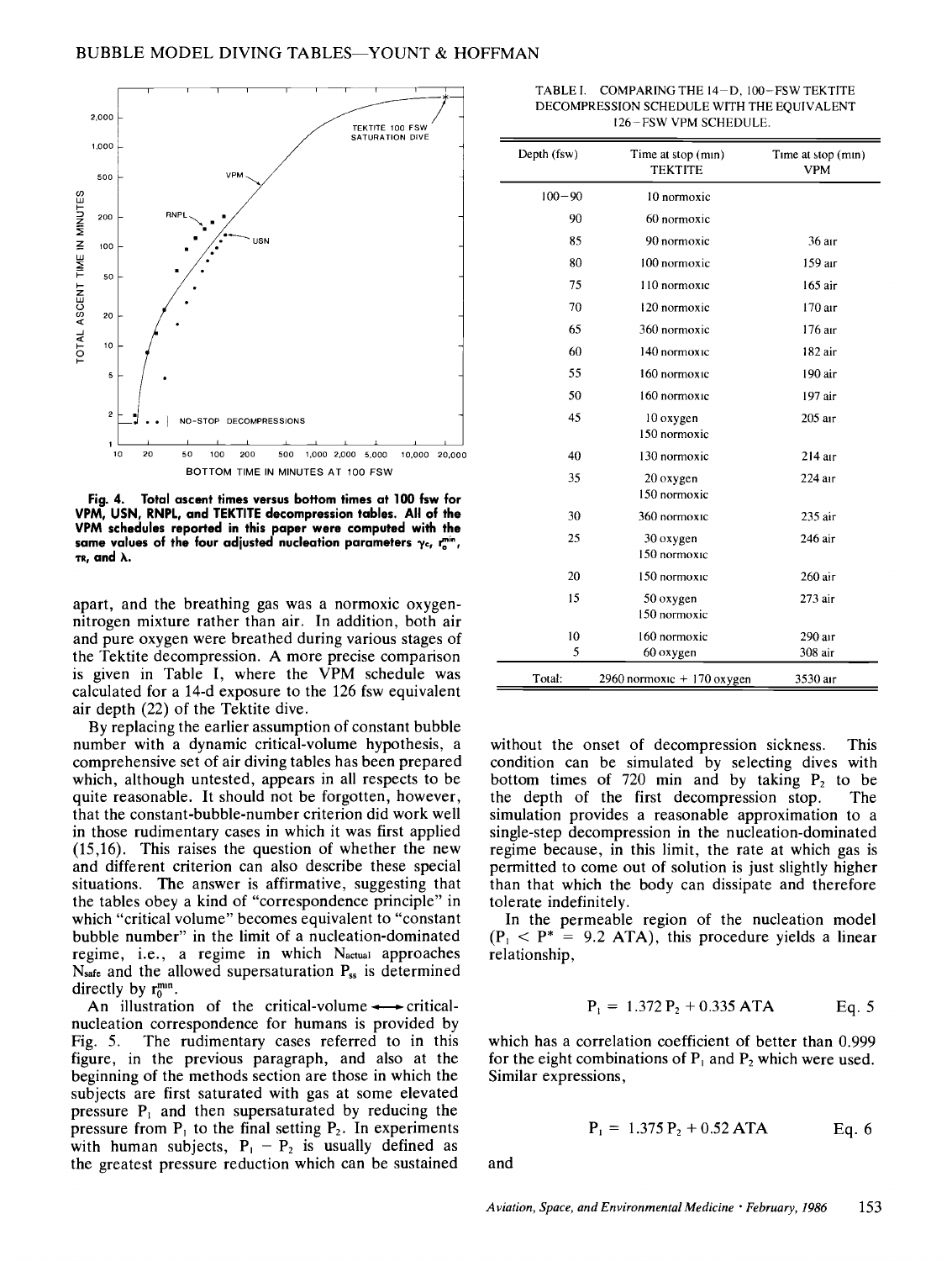

**Fig. 5. Allowed pressure re**duction P<sub>1</sub> - P<sub>2</sub> versus exposure **pressure P= for USN, RNPL, and VPM air diving tables. In the limit of a nucleation-dominated regime, lines of constant critical volume are also isopleths of constant bubble number.** 

$$
P_1 = 1.366 P_2 + 0.56 ATA
$$
 Eq. 7

have been extracted by Hennessy and Hempleman (7) from, respectively, the USN and RNPL tables.

As can be seen in Fig. 5, the three straight lines are nearly parallel, and VPM is 0.1 to 0.2 atm lower than USN and RNPL. The fact that these lines are similar to the isopleths of constant bubble number presented for the permeable region in Yount (15,16) verifies the above-mentioned correspondence for this rudimentary case. The "no-stop threshold,"  $P_1 = 1.87$  ATA and  $P_1$  - $P_2 = 0.87$  atm, was obtained by averaging the values of  $P_1 = 1.90$  ATA,  $P_1 - P_2 = 0.90$  atm measured by Hempleman (6) with those of  $P_1 = 1.83$  ATA,  $P_1 - P_2 =$ 0.83 atm measured by Kidd, Stubbs, and Weaver (8). The VPM result,  $P_1 = 1.71$  ATA,  $P_1 - P_2 = 0.71$  atm, is 0.16 atm lower than the experimental average and is therefore "safe." The "altitude bends threshold" plotted in Fig. 5,  $P_1 = 1.00$  ATA,  $P_1 - P_2 = 1.00 - 0.40 = 0.60$ atm, was calculated from the value of P<sub>2</sub> =  $7550$  m= 307 mm Hg= 0.40 ATA measured by Gray (5). The VPM limit of  $P_1 = 1.00$  ATA,  $P_1 - P_2 = 0.52$  atm is again slightly lower, this time by 0.08 atm.

In contrast, the lines for USN and RNPL are both slightly higher than the experimental no-stop and altitude-bends thresholds plotted in Fig. 5. This illustrates the type of problem one encounters in attempting to extrapolate conventional tables that are based upon trial-and-error rather than a global theory. Because of such problems, altitude bends and decompression sickness are usually investigated separately, as if they were different subjects.

## DISCUSSION

The immediate goal of this study was not to produce an operational set of diving tables but instead to determine whether a reasonable and comprehensive set of such tables could be computed from a bubble nucleation model using a modest number of assumptions, equations, and parameter values. The answer to this question, quite obviously, is yes.

The definition of "reasonable and comprehensive" used in this work was "similar, both in scope and in total decompression time, to other tables now in use." A possible criticism of this approach is that some of the reference tables are not very safe, and it may have been a mistake to try to match them, for example, by abandoning the original goal of zero or constant (but physiologically insignificant) bubble number. Alternatively, the opportunity to shorten decompression obligations and improve diving efficiency may have been lost. This is a matter of judgement in which a decision was made to accept the whole range of diving experience, including conventional tables, as useful experimental data. Greater safety and/or efficiency may then become feasible later, both through the unification and "smoothing" which result when a global theory is applied to a broad data base.

Very little has been said about the physiological processes which presumably underlie the mathematical equations. Oxygen and carbon-dioxide were taken into account (22), and a typical range of tissue halftimes was assumed (1,14). However, no distinction was made between "fatty, loose tissue" and "watery, tight tissue" (7), nor was it stated explicitly where the bubbles form or how they grow, multiply, or are transported. Finally, nothing was said about such factors as solubility, diffusion versus perfusion, tissue deformation pressure, or tissue-specific differences in surface tension. Since all of the omitted items are poorly understood, at least *in vivo,* the main effect of taking any of them into account is to increase the number of adjustable parameters. In the present case, for example, this number could be doubled simply by assuming a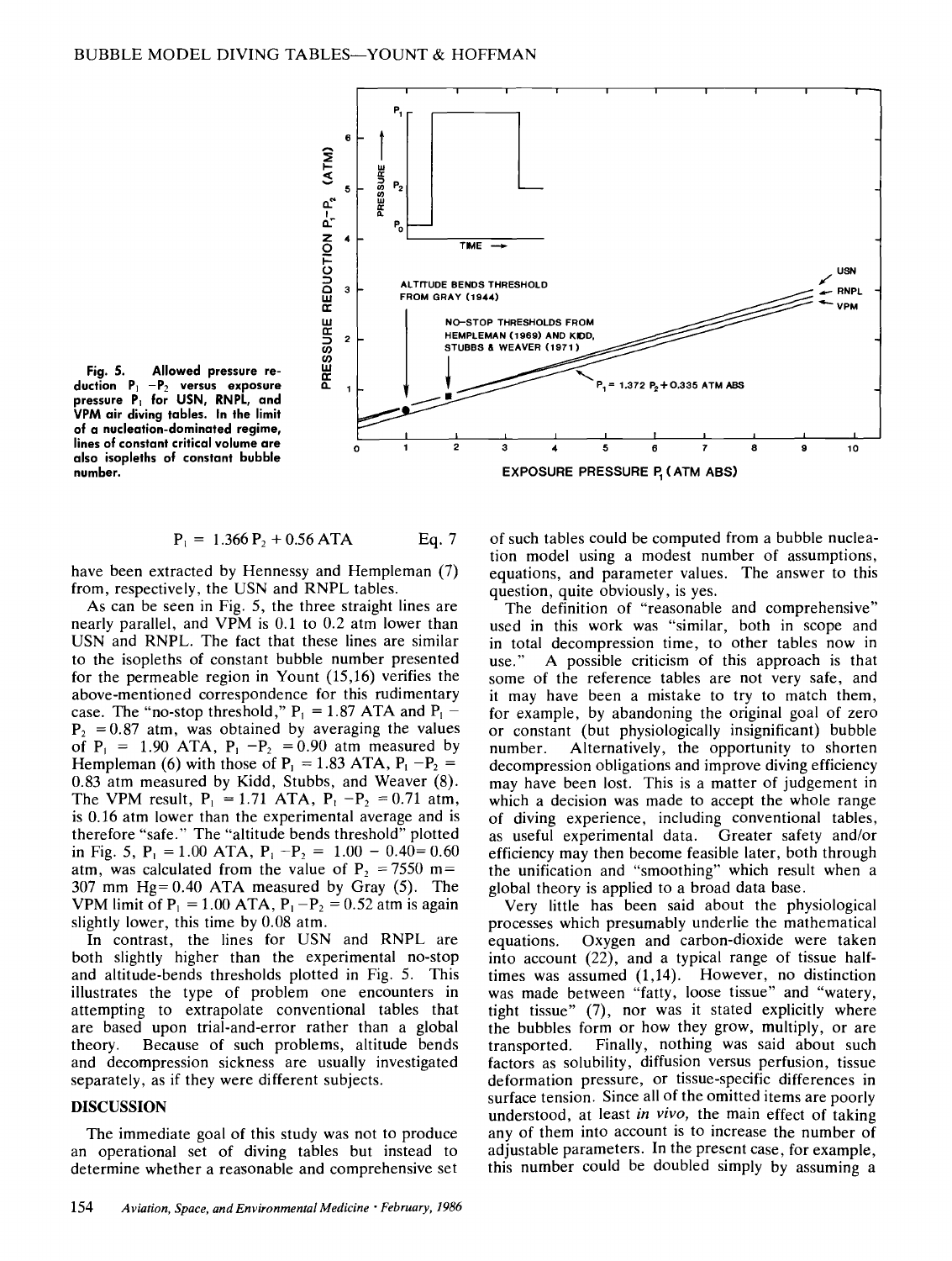different set of nucleation parameters for aqueous and lipid constituents. It is therefore a remarkable feature of the nucleation approach—evident already in this naive formulation--that the usual proliferation of free parameters can be avoided.

One by-product of this investigation is an improved understanding of practical decompression tables now in use. It is evident, for example, that profuse bubble formation is permitted by such tables, particularly during dives of short duration. Meanwhile, the number of primary bubbles, i.e., bubbles that form directly from nuclei rather than from other bubbles, is allowed to vary widely. The common assumption that the volume of released gas is critical seems still to be viable providing allowance is made for the body's ability to dissipate free gas at a useful rate.

#### ACKNOWLEDGMENTS

Four visitors from the École Centrale des Arts et Manufactures, Chatenay-Malabry, France have participated in this program: Gilbert Grenié in 1980, Bernard Rémy in 1981, Gildas Herjean in 1982, and Philippe Mazas in 1983. It is a pleasure also to thank our colleagues Ed Beckman, Claude Harvey, Jon Pegg, and Birch Porter for useful suggestions and comments. This work, carried out under "The Physics of Gas Bubbles: Medical Applications" Project (HP/R-4), is a result of research sponsored in part by the University of Hawaii Sea Grant College Program under Institutional Grant Number NA81AA-D-00070 from NOAA Office of Sea Grant, U.S. Department of Commerce. This is Sea Grant Publication Number UNIHI-SEAGRANT-JC-85-14.

#### **APPENDIX**

pmin in Eq. 3 can be viewed as a safe-ascent criterion based on critical bubble number (15,16). This has been superseded in the present work by a critical-volume hypothesis via  $P_{ss}^{new}$  in Eqs. 4a-c. Whereas Eq. 3 follows directly from the varying-permeability model (18), the derivation of Eqs. 4a-c. is heuristic and involves a number of *ad hoc* assumptions, some of which have been discussed already in the methods section. The first, of course, is that the total volume of free gas in the body at any time t should never exceed some critical value Vcrit. Similarly, the rate at which the gas phase inflates is assumed to be proportional to  $P_{ss}^{new}(t)(N_{actual} - N_{safe})$ . The decompression criterion is then

$$
\int_{0}^{t} P_{ss}^{new}(t) (N_{actual} - N_{safe}) dt \le \alpha V_{crit}
$$
 Eq. A-1

where  $\alpha$  is a proportionality constant. To minimize the total decompression time tD, the equals sign is adopted.

Next it is assumed that Nactual and Nsafe are determined by the initial decompression step and remain constant thereafter. The decompression criterion can then be expressed as

$$
\alpha
$$
Vcrit = (Nactual - Nsafe) $\int_0^{\text{tmax}} P_{ss}^{\text{new}}(t) dt$ , Eq. A-2

where tmax is that time at which the integral reaches its maximum.

To evaluate the integral, is is assumed that  $P_{ss}^{new}(t)$  is held at a constant level Pss<sup>w</sup> during tD and decays exponentially to zero thereafter. The fact that  $P_{ss}^{new}(t)$  is always positive and never exceeds its initial value  $P_{ss}^{new}$  is consistent with the previous assumptions that Nactual and Nsafe are constant. The exponential decay to zero is a conservative approximation since humans equilibrated at atmospheric pressure are "inherently unsaturated" by some 54 mm Hg (22), and  $P_{ss}^{new}(t)$  would eventually become negative by this modest amount.

Because  $P_{ss}^{new}(t)$  decays exponentially to zero and does not become negative in this formulation, the integral achieves its maximum value in the limit as tmax approaches infinity. This gives:

$$
\alpha V_{crit} = (N_{actual} - N_{safe}) \{ \begin{matrix} 1D \\ 0 \end{matrix} \begin{matrix} new \\ P_{ss}^{new} \end{matrix} dt + \begin{matrix} w \\ 1D \end{matrix} \begin{matrix} P_{ss}^{new} \exp[(tD - t)/H^*]dt \} \\ Eq. A-3 \end{matrix} \}
$$

$$
= (Nactual - Nsafe)Pssnew(tD + H*), \tEq. A-4
$$

where  $H^* = H/ln(2) = H/0.693$  is the exponential decay constant and H is the half-time of the particular tissue compartment being considered.

Since the size distribution of gas nuclei in humans is unknown, it is reasonable to try a decaying exponential of the general form observed *in vitro* (18,23-25):

$$
N_{actual} = N_o \exp(-\beta_o S r_o^{new} / 2kT), \qquad Eq. A-5
$$

$$
N_{\text{safe}} = N_0 \exp(-\beta_0 S r_0^{\min}/2kT), \qquad \text{Eq. A-5}
$$

where  $\beta_0$  is a VPM constant, N<sub>o</sub> is a normalization constant, S is the constant area occupied by one surfactant molecule *in situ,* k is the Boltzmann constant, and  $T$  is the absolute body temperature-also assumed to be constant. The decompression criterion can now be written:

$$
P_{\rm sc}^{\rm new} = \alpha V_{\rm crit} / [(N_{\rm actual} - N_{\rm safe})(tD + H^*)],
$$
 Eq. A-7

where:

$$
N_{actual} - N_{safe} = N_o[exp(-\beta_0 S r_0^{new}/2kT) - exp(-\beta_0 S r_0^{min}/2kT)].
$$
  
Eq. A-8

At this point it is assumed that the exponential arguments are small and can thus be expanded to give:

$$
Nactual = Nsafe \approx N_o(\beta_o Sr_o^{new}/2kT)(1 - r_o^{new}/r_o^{min}).Eq. A-9
$$

This last approximation is in some question since the values of the model parameters are neither fixed nor well-known. If in fact the approximation is not valid, the bubble numbers would correspond to a linear nuclear distribution rather than the linear (small exponent) region of an exponential distribution. At this point the true distribution is unknown.

The radii  $r_0^{new}$  and  $r_0^{min}$  can be replaced using the VPM equations (18):

$$
r_o^{min} = 2(\gamma c - \gamma)/\beta_o, \qquad Eq. A-11
$$

= 
$$
2\gamma(\gamma c - \gamma) / {\gamma c [P_s^{m} - (P_i - P_o)(\gamma/\gamma c)]}
$$
, Eq. A-12  
\n $r_o^{new}$  =  $2\gamma(\gamma c - \gamma) / {\gamma c [P_s^{new} - (P_1 - P_o)(\gamma/\gamma c)]}$ . Eq. A-13

Although these equations apply strictly only to the permeable region of the model, their solutions vary little (less than  $3\%$ ) compared to the impermeable region solutions for values of Pcrush below 300 fsw. Substitution of Eqs. A-12 and A-13 into Eq. A-7 gives:

$$
\frac{\alpha \text{Vcrit} \simeq \text{N}_o[(\gamma C - \gamma) \text{S}/k \text{T}](P_{ss}^{\text{new}} - P_{ss}^{\text{min}}) P_{ss}^{\text{new}}(\text{tD} + \text{H*}).}{P_{ss}^{\text{new}} - (P_1 - P_o)(\gamma/\gamma C)} \quad \text{Eq. A-14}
$$

Eqs. 4a-c can now be obtained by solving for  $P_{ss}^{new}$  The constant  $\lambda$ can be expressed as:

$$
\lambda = \left[ \gamma c k T / \gamma N_0 (\gamma c - \gamma) S \right] \alpha V_{crit}.
$$
 Eq. A-15

Quantities such as  $\alpha$ , S, Vcrit, N<sub>o</sub>, Nsafe, and Nactual are, of course, absorbed into  $\lambda$ , and their values are never explicitly determined. It can be deduced, however, that for  $r_0^{\text{min}} = 0.800 \mu \text{m}$ ,  $r_0^{\text{new}}$  is in the range  $0.205 \le r_0^{\text{new}} \le 0.797 \mu \text{m}$ .

#### **REFERENCES**

- 1. Beckman EL, Smith EM. Tektite II: Medical supervision of the scientists in the sea. Tex. Rep. Biol. Med. 1972; 30:155-69.
- 2. Butler BD, Hills BA. The lung as a filter for microbubbles. J. Appl. Physiol. 1979; 47:537-43.
- 3. D'Arrigo JS. Improved method for studying the surface chemistry of bubble formation. Aviat. Space Environ. Med. 1978; 49:358-61.
- 4. Davson H. A textbook of general physiology. 3rd ed. London: Churchill, 1964:185.